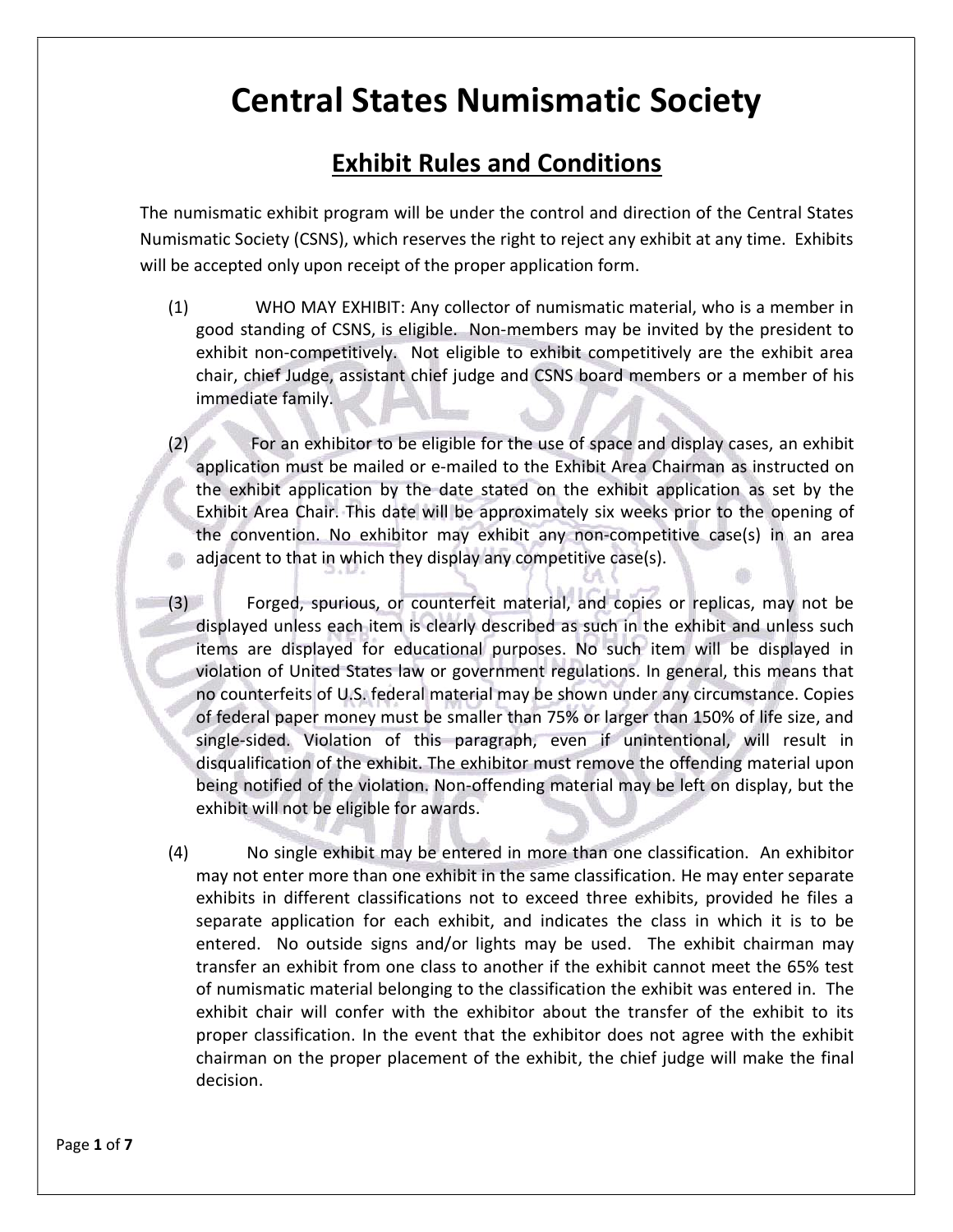- (5) ASSIGNMENT OF CASES: Cases will be assigned in the order of receipt of exhibit applications. The maximum number of cases allotted to each exhibitor shall be left to the discretion of the exhibit area chair. No exhibitor may display more than ten (10) cases, or occupy more than thirty (30) linear feet per exhibit, irrespective of whether they furnish their own cases.
- (6) Exhibit cases will be loaned for use at the convention upon receipt of the application stating case requirements. If an exhibitor enters more than one exhibit, and requires the loan of more than ten (10) cases, then the loan of any additional cases shall depend on the availability of such cases. This is only after requirements of other qualified exhibitors have been satisfied. Non-competitive exhibits shall be subject to such space limitations, as the exhibit chairman deems appropriate. Exhibits of material not capable of being presented in the usual cases will be permitted only upon prior and specific arrangements with the exhibit chair.
- (7) The name or identity of any competitive exhibitor shall not appear on the exhibit, except as an author in a bibliographical reference. Such reference will be sufficiently general so that the exhibitor cannot be linked in any way to the exhibit. All material must be the personal property of the exhibitor. Exhibits placed by CSNS member clubs must be composed of material owned by the club or association itself and not by the members thereof. The exhibit area chair shall keep a full and complete record of all exhibits. The record will show the name of each exhibitor, and the number of the exhibit. Names of competitive exhibitors shall not be disclosed to anyone by the exhibit chair and the chief judge. Names of exhibitors may be disclosed after the exhibit judging process is complete. OHIO

(8) An exhibitor, in the presence of a member of the exhibit area personnel, shall lock each exhibit case after installing an exhibit.

- (9) A numbered identification card showing the number of the exhibit within the group, and the group classification under which the exhibit has been entered will be placed on each case. This number will be place outside each case in the upper lefthand corner, or some alternate, but in a uniformly placed position where it is plainly visible and not obscure the exhibit case glass.
- (10) Special security will be provided for the exhibit area during the convention. Normal precautions will be exercised at all times. But, no liability shall be incurred by the Central States Numismatic Society, its officers, members, and/or committees. Either in their respective officials, individual, or personal capacities by reason of any loss or damages whatsoever sustained, either directly or indirectly in connection with the exhibits and/or convention.
- (11) Awards for any exhibit will be made by the Central States Numismatic Society, in accordance with the procedures approved by the executive board. Exhibits will be in six (6) different classifications to which first, second, and third place awards will be

Page 2 of 7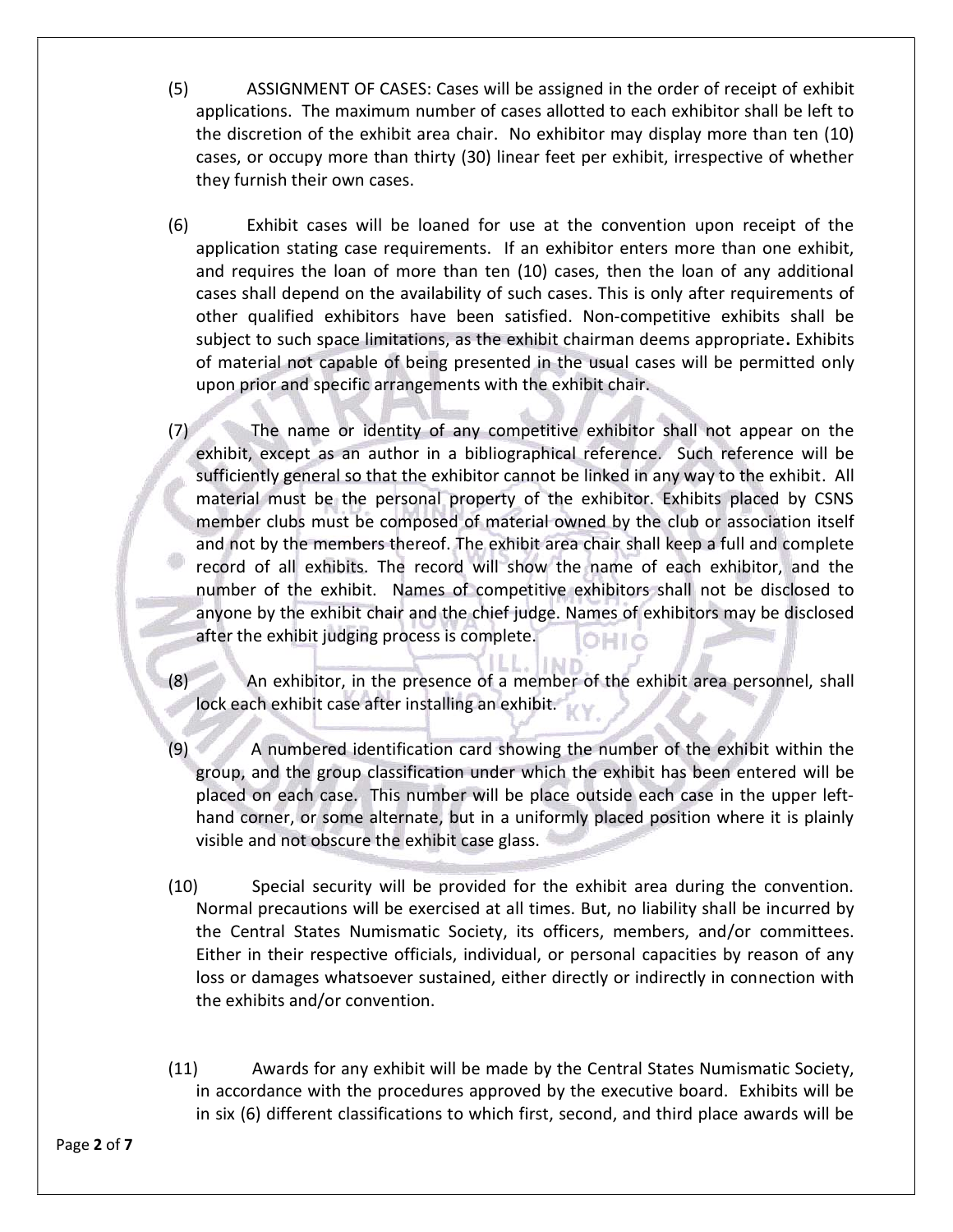given. An exhibit must receive at least sixty-five (65) points in order to obtain an award. A Best of Show award will be made to one of the first-place winners. It will not be awarded twice to the same person for substantially the same exhibit. An exhibit that has won first place twice, has been displayed three times or if an adult exhibit, receives less than an average score of seventy (70) points is ineligible for further competitive display without significant changes that are approved by the exhibit area chair. A list of previous winners of the Best of Show award will be maintained by the exhibit area chair in addition to a list of exhibits and the number of times each has been exhibited.

- (12) NEW EXHIBITOR AWARD: An award will be made for the Best New Exhibit, to a person who has never before exhibited competitively at a CSNS convention. A YN exhibitor who has never won a CSNS award shall be considered to be a new exhibitor. This award was funded by the Stack family in memory of Joseph and Morton Stack.
- (13) MOST EDUCATIONAL AWARD: An award will be made for the Most Educational Exhibit. This award was funded by a donation from Polly Pittman Roberts to honor her father, John Jay Pittman. The award will be presented annually. A panel of judges selected by the Exhibit Committee Chairperson will judge the most educational exhibit. The panel will choose the winner among the competitive exhibits only. An exhibit that covers the numismatic title/theme in a thorough, informative and creative way that makes the average viewer walk away learning the numismatic material presented, as well as convincing the viewer to start collecting the numismatic material are aspects of a winning exhibit.
- (14) PEOPLES CHOICE AWARD: A People's Choice Award will be made for the exhibit receiving the most people's choice ballots. The exhibit area chair will appoint a minimum of two ballot tellers one of which can be the chair. The cutoff time will be the closing of the convention the day before the awards ceremony.

OHIO

NEB.

- (15) Exhibitors awarded honorarium and prizes in excess of the current tax free limit shall submit Internal Revenue Service Form 1099 to exhibit area personnel if this form is not already on file with CSNS before removing their exhibit(s). The 2020 reporting requirement is six hundred dollars (\$600) or more.
- (16) Exhibits will be installed by noon on the first day of the convention. They can be removed after 2 pm on the last day of the convention. The exhibit area chair is authorized to allow late installation and early removal of exhibits if an obvious extenuating circumstance(s) is presented by an exhibitor(s). These include inbound transit failure, inclement weather and personal emergencies.
- (17) The chief judge will make exhibit judging assignments and, where possible, assign judges that have American Numismatic Association judge certification in the category that they are judging. The chief judge will that verify none of the judges will be judging their own exhibit, a member of their family and/or installing and/or removing an exhibit(s) as an exhibitor agent. Each category shall have three judges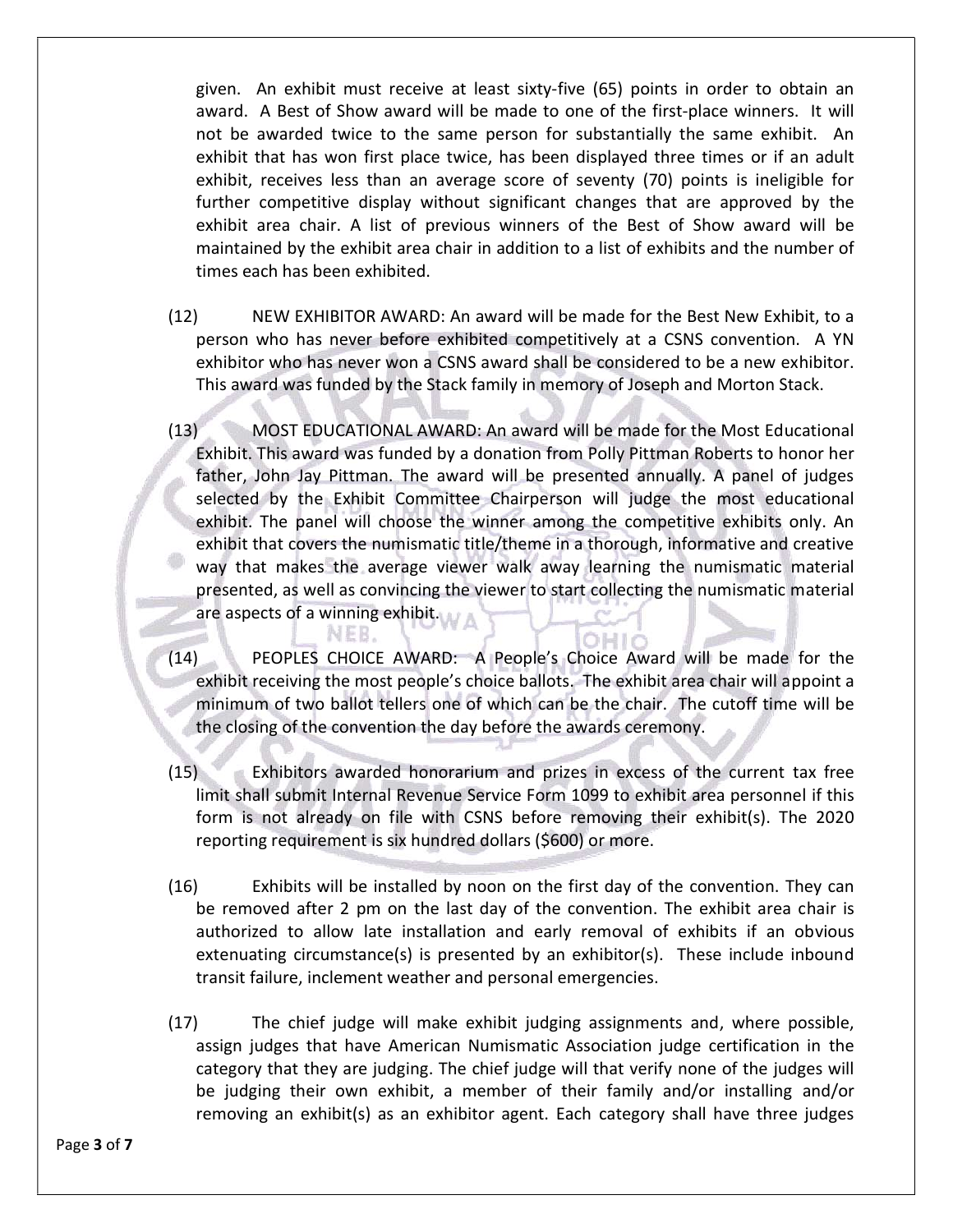who shall be certified American Numismatic Association judges whose certifications are current. An exception can be made if there is a shortage of ANA certified judges. A judging team leader will be appointed for each team. A judge can be assigned to more than one team. The Best of Show judging team shall consist of not less than three judges that are not required to have ANA judging certification. In addition to the selection conflict of interest statement above, the Best of Show judges can not have a competitive exhibit at the convention or participate in the category judging process.

(18) Exhibit judges should be selected with specific standards as:

**IOWA** 

NEB.

- A. Open-mindedness.
- B. Thorough knowledge of the exhibit class being judged.
- C. Humility toward the task of judging, with willingness to ask for assistance and to give due credit to the opinions of others.
- D. Willingness to explain a rating and to change a rating when error, obvious or otherwise, has been made.
- (19) Each judge must follow the rating sheet and use the current American Numismatic Association rating standards for each. After completing the judging of any class, they will discuss among themselves the relative standings each has given the respective exhibits. Judges may at this time make such changes in ratings as they deem to be necessary. MICH
- (20) The completed rating sheets are returned to the exhibit office table by the judging team leader along with in the first, second and third place award information. The chief judge or his designee will review all classes to ensure that there were no discrepancies between the original ratings of the exhibits and the numerical scores that have been given to them. In other words, did the consensus of the three class judges about which exhibit is first, second and third agree with the scores. It is possible for two judges to place an exhibit first, yet the scores show another exhibit with higher points if the third judge is a higher marker. Such cases will be resolved in favor of the exhibit that received the greater number of votes for the first, second and/or third place as applicable.
- (21) Exhibit judging sheets shall be made available to exhibitors as soon as practical after the chief judge or his designee completes the judging audit process. An exhibitor may submit a written appeal request for to the chief judge as to any supposed error in rating the exhibitor's exhibit. The chief judge will provide forms for use by those who desire a review. The time for appeal submittal will be on Friday morning from 9:00 am to 10:00 am. Only written appeals will be considered. Personal presentation by an exhibitor will not be allowed. The chief judge and his assignee(s) will review and make any exhibit judging changes which are final. Exhibitors who file a request for review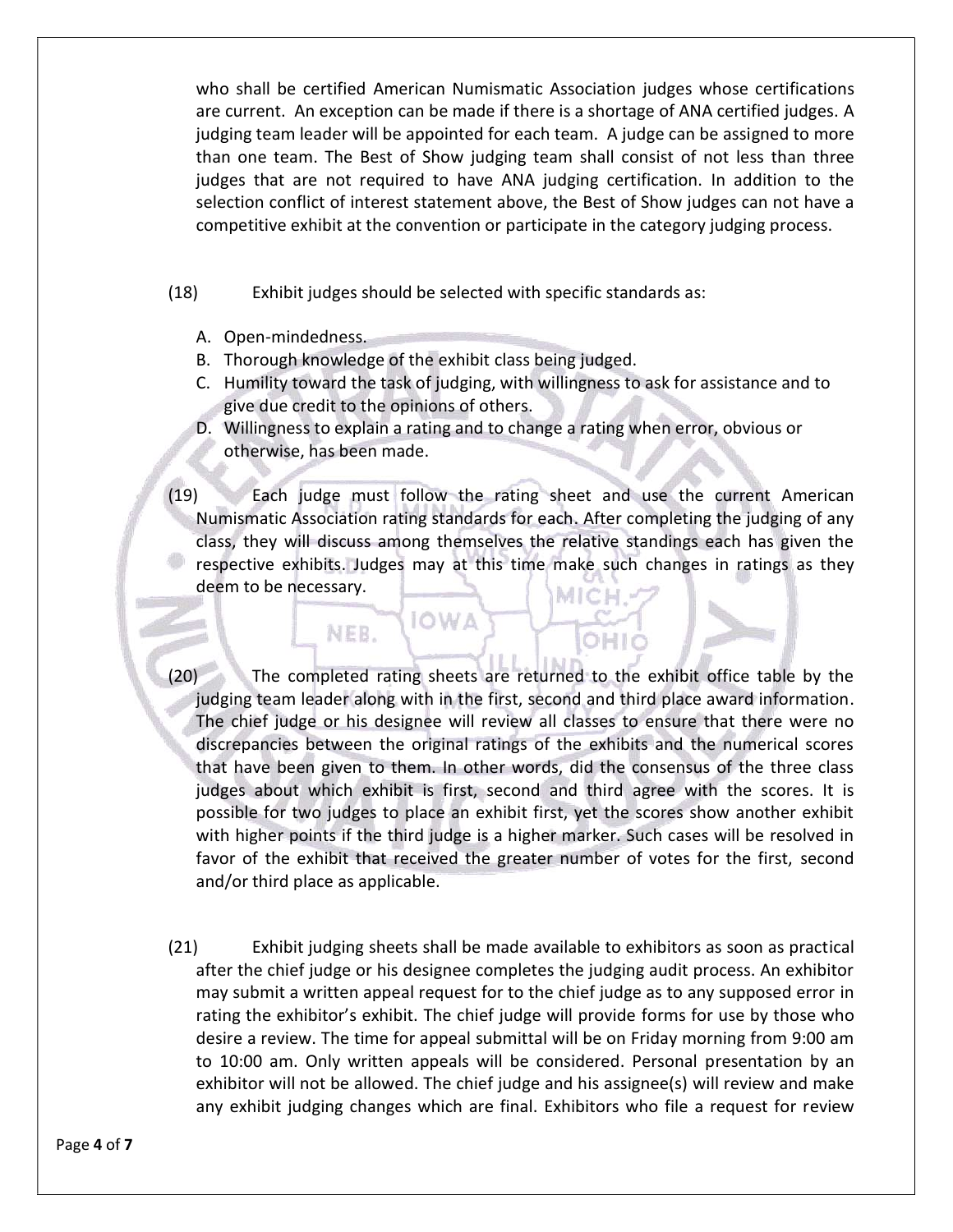may have points deducted as well as granted.

- (22) Exhibit classifications are:
	- A. United States Coins
	- B. Foreign Coins
	- C. Tokens, Medals, Orders and Decorations
	- D. Paper Money
	- E. Miscellaneous -Exhibits not covered by classes A D
	- F. Junior Age seventeen (17) or younger
	- G. Non-Competitive

### The following point score system shall be used for judging exhibits:

MICI

POINTS

15

## EXHIBIT ASPECT MAXIMUM

#### TITLE

N.D. The title should be obvious. There should be an explanation of what the exhibitor intends to show. .D.

#### BASIC NUMISMATIC INFORMATION

The numismatic specifications of the exhibit, items should be described to the extent needed by the exhibit's scope to answer the questions of another numismatist. Examples: mint, mintage, composition, dimensions, designer, engraver and variety. KAN. MO KΥ

#### SPECIAL NUMISMATIC INFORMATION

Enough additional information should be given to answer the questions of a general viewer. Examples: historic, biographic, geographic, economic and artist data. 15

#### CREATIVITY AND ORIGINALITY

The exhibit shall be novel and creative in concept, content, scope, design or presentation. 10

#### **ATTRACTIVENESS**

The exhibit should be neat, well designed and eye-catching. The color scheme shall be pleasing and effective. The title and text should be easy to read and not faded or dingy due to repeated display. Spelling, grammar, and typographic errors are to be addressed here. 10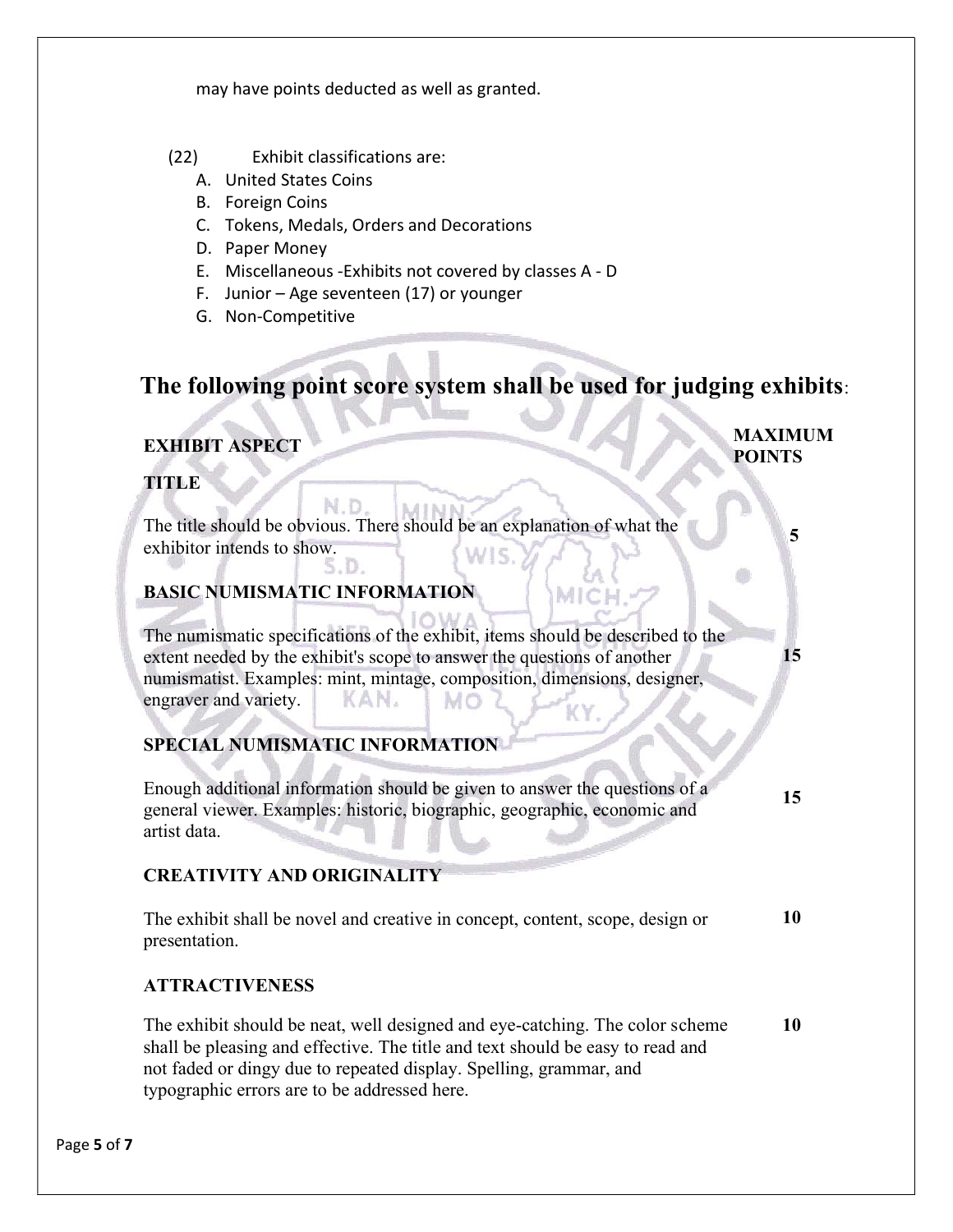#### BALANCE

The numismatic items, the information and related items should be balanced and related to the exhibit's scope.

#### **COMPLETENESS**

The exhibit should present all of the numismatic material necessary to support the title and statement of scope. Allowances should be made for lack of material that is not generally available to collectors or for which there is insufficient exhibit space.

#### DEGREE OF DIFFICULTY

The exhibit should show dedication to collecting. The numismatic material or the related information was difficult to assemble or to present. Examples: multiple rare pieces, new research, a collection that took years to assemble.

#### **CONDITION**

The numismatic material should be the best that is reasonably available to the exhibitor, who may make a statement about the condition of individual items or the overall exhibit.

**IOWA** 

MICH

**IMINN** 

N.D.

NER.

#### **RARITY**

Rarity is judged by the number of like pieces believed to exist (regardless of condition, not by the value of individual pieces). This should be based on the single rarest numismatic item included in the scope of the exhibit.

Maximum total points 100

10

10

5

10

10